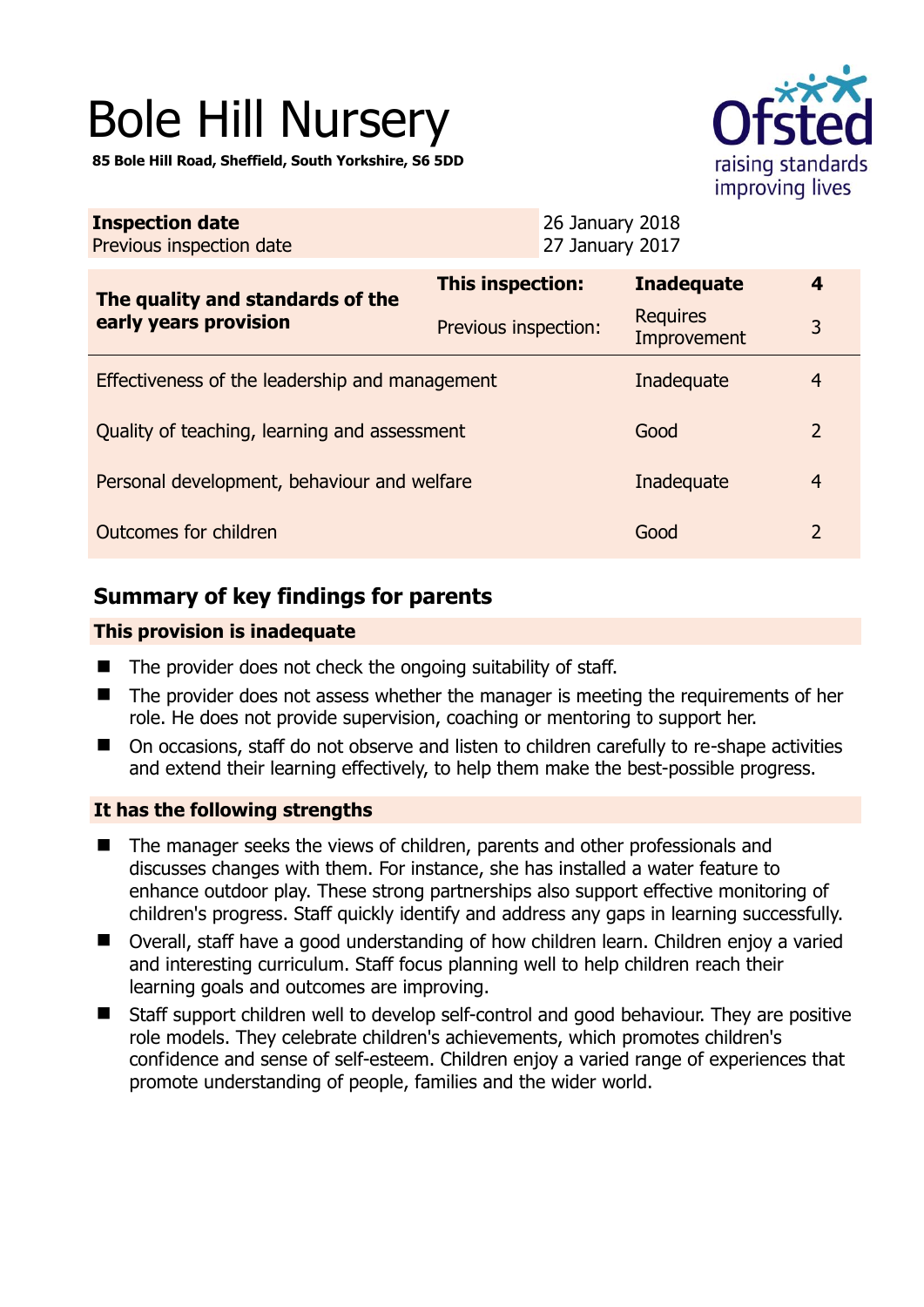# **What the setting needs to do to improve further**

## **To meet the requirements of the early years foundation stage the provider must:**

|                                                                                                                                                                                                                                                             | <b>Due Date</b> |
|-------------------------------------------------------------------------------------------------------------------------------------------------------------------------------------------------------------------------------------------------------------|-----------------|
| develop procedures for checking the ongoing suitability of all<br>adults who have contact with children, including checks that they<br>are not disqualified by association because they live in the same<br>household as another person who is disqualified | 09/02/2018      |
| implement appropriate arrangements for the supervision of the<br>manager and provide support, coaching and training to help her<br>successfully fulfil her role and responsibilities.                                                                       | 24/02/2018      |

# **To further improve the quality of the early years provision the provider should:**

■ support staff to be more perceptive to children's emerging interests and to make the most of spontaneous teaching opportunities, to build on children's learning further and challenge them to make the best-possible progress.

# **Inspection activities**

- $\blacksquare$  The inspectors observed the quality of teaching during activities indoors and outdoors, and assessed the impact this has on children's learning.
- The inspectors spoke with staff and children during the inspection.
- $\blacksquare$  The inspectors completed joint observations with the nursery manager and deputy managers.
- The inspectors held a meeting with the nursery manager and provider. She looked at relevant documentation and evidence of the suitability of staff working in the nursery.
- The inspectors spoke to a number of parents during the inspection and took account of their views.

#### **Inspector**  Nicola Dickinson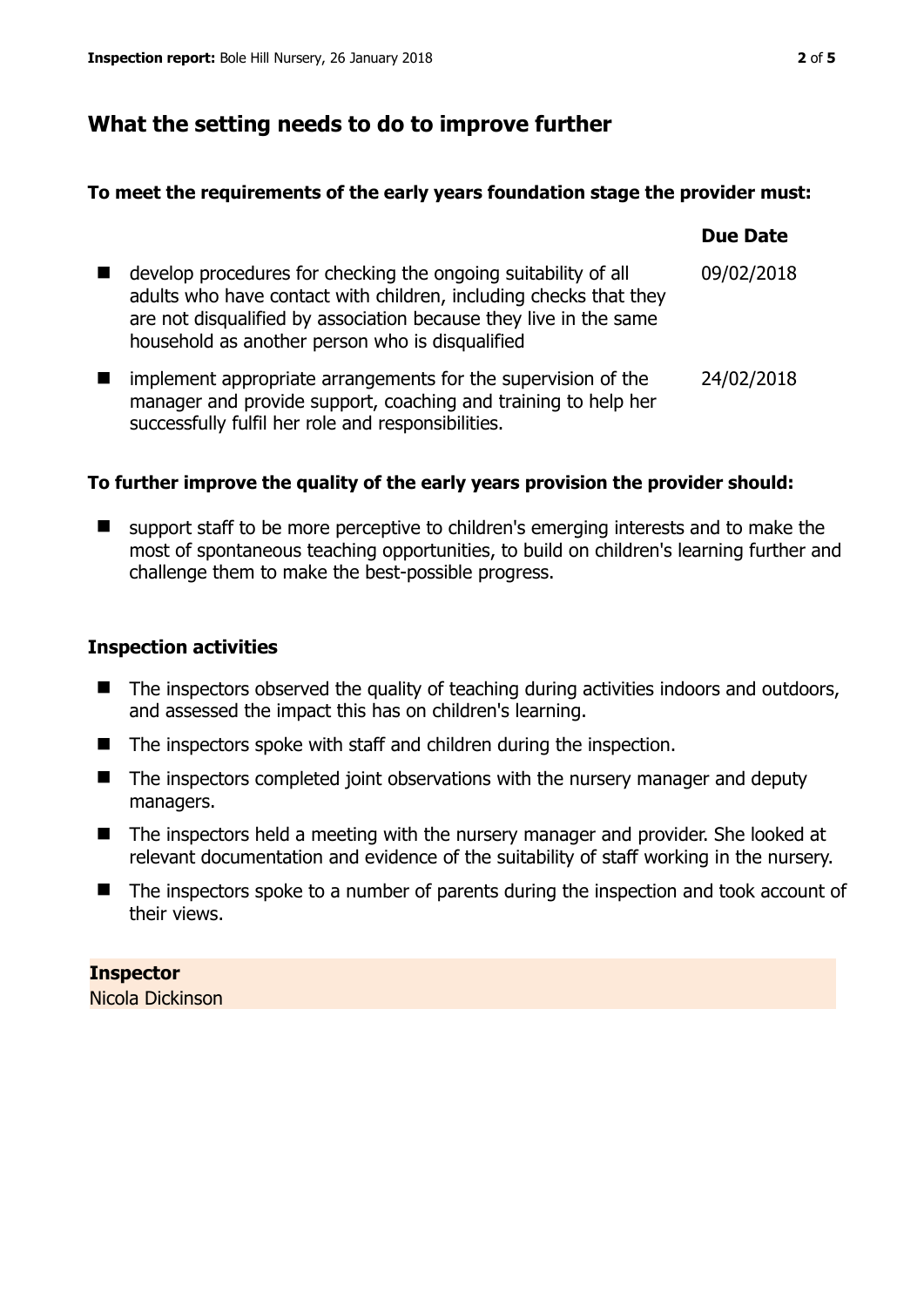# **Inspection findings**

#### **Effectiveness of the leadership and management is inadequate**

Safeguarding is ineffective. The provider does not check the ongoing suitability of staff. For instance, he does not check whether staff live with someone who is disqualified from working with children. This means that children's safety cannot be assured. The provider does not monitor the manager's practice or make arrangements to support her to fulfil her role and responsibilities. Nevertheless, the manager has taken positive action to raise the standard of teaching in the nursery and improve the experiences for children. She is working with staff to address weaknesses in their practice through focused training and mentoring. As a result, planning has improved and children make better progress. Staff implement policies and procedures effectively. They know the signs and symptoms that indicate a child might be at risk from harm. They know the procedures to follow if they have any concerns about a child's welfare, or about an adult. Staff complete risk assessments to ensure the environment is safe for children and any hazards are minimised. They supervise children well. Procedures for administering medicines are robust. Staff ensure written permission is obtained from parents before any medication is given to children.

## **Quality of teaching, learning and assessment is good**

Staff ask parents about children's skills and abilities when they enter the nursery. Parents are involved in assessing their children's progress and are encouraged to continue their child's learning at home. For example, pre-school children take a reading book home each week. The manager supports staff to focus their planning sharply. Their increased knowledge helps them to plan a stimulating curriculum that captures children's interests. Babies enjoy exploring materials with their hands and feet. Staff introduce new words, such as 'squashy' and 'wobble', to support their developing communication and language skills. Children play hide and seek under a parachute and laugh aloud as staff find them. They develop good mathematical skills. Staff help them to count and group objects. Staff involve children in sharing stories and encourage them to draw shapes and patterns. They build on children's developing literacy skills.

# **Personal development, behaviour and welfare are inadequate**

Weaknesses in leadership and management mean that children's safety and well-being is not assured. Nevertheless, the key-person approach works effectively. Children receive high levels of support as they move through the nursery and eventually on to school. Staff are patient and give children clear messages to deepen their understanding of right and wrong. Staff promote good health and hygiene. Children develop their physical skills. They aim and throw balls, use hula-hoops and climb using their hands and feet.

# **Outcomes for children are good**

Children who have special education needs (SEN) and/or disabilities receive a high level of support, including from external agencies. All children make good progress from their starting points. Children have strong communication and language skills. They develop the social skills, confidence and self-assurance they need for their future learning.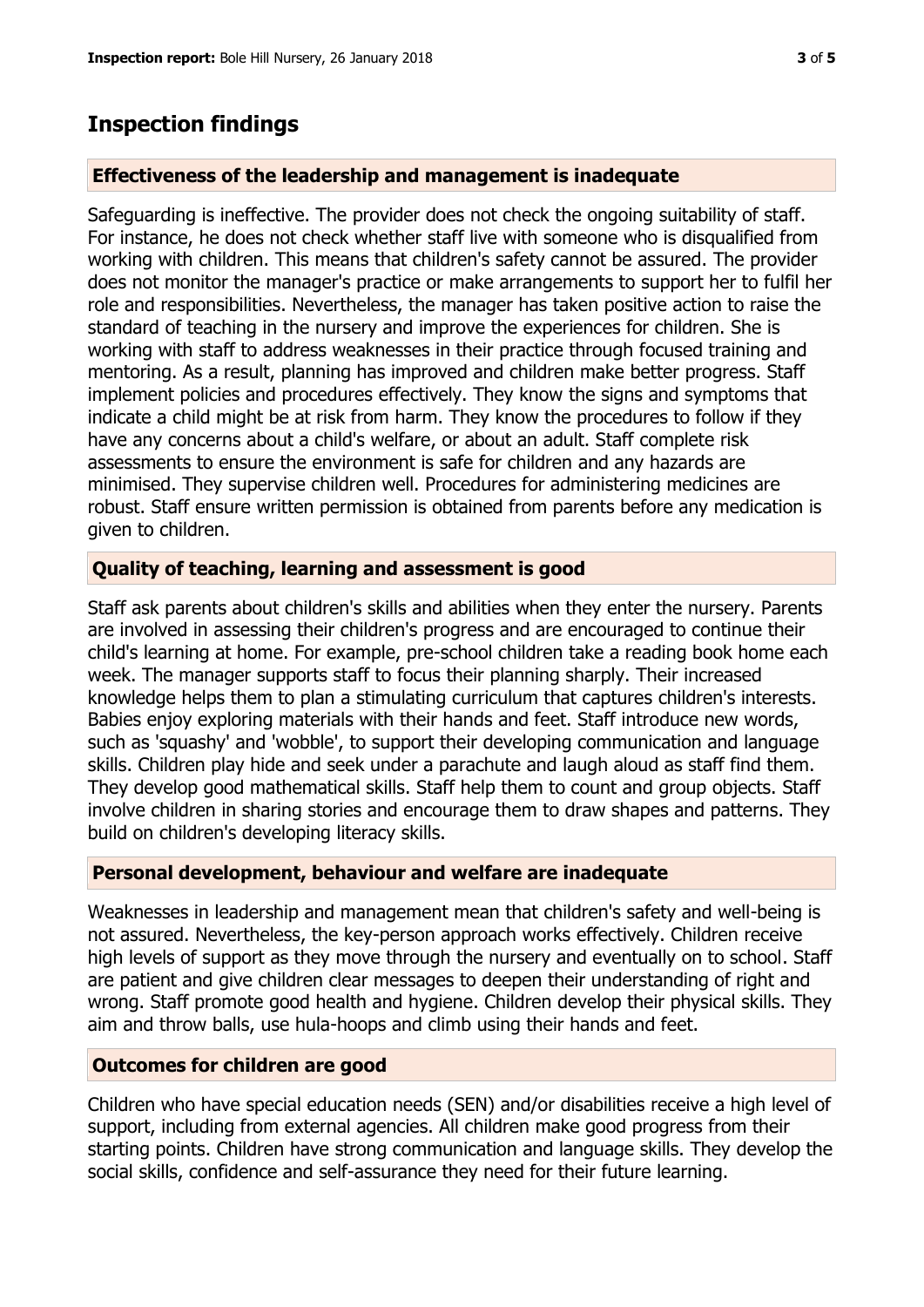# **Setting details**

| Unique reference number                             | 300754                         |
|-----------------------------------------------------|--------------------------------|
| <b>Local authority</b>                              | Sheffield                      |
| <b>Inspection number</b>                            | 1084065                        |
| <b>Type of provision</b>                            | Full-time provision            |
| Day care type                                       | Childcare - Non-Domestic       |
| <b>Registers</b>                                    | Early Years Register           |
| <b>Age range of children</b>                        | $0 - 4$                        |
| <b>Total number of places</b>                       | 131                            |
| Number of children on roll                          | 168                            |
| Name of registered person                           | The Unity Centre Ltd           |
| <b>Registered person unique</b><br>reference number | RP520483                       |
| Date of previous inspection                         | 27 January 2017                |
| <b>Telephone number</b>                             | 0114 281 2864 or 0114 281 2865 |

Bole Hill Nursery registered in 1997. The nursery employs 42 members of childcare staff. Of these, 36 hold appropriate early years qualifications at levels 2, 3 or above. The nursery opens from Monday to Friday all year round, apart from one week between Christmas and new year and bank holidays. Sessions are from 7.30am until 6pm. The nursery provides funded early education for two-, three- and four-year-old children.

This inspection was carried out by Ofsted under sections 49 and 50 of the Childcare Act 2006 on the quality and standards of provision that is registered on the Early Years Register. The registered person must ensure that this provision complies with the statutory framework for children's learning, development and care, known as the early years foundation stage.

Any complaints about the inspection or the report should be made following the procedures set out in the guidance 'Complaints procedure: raising concerns and making complaints about Ofsted', which is available from Ofsted's website: www.gov.uk/government/organisations/ofsted. If you would like Ofsted to send you a copy of the guidance, please telephone 0300 123 4234, or email enquiries@ofsted.gov.uk.